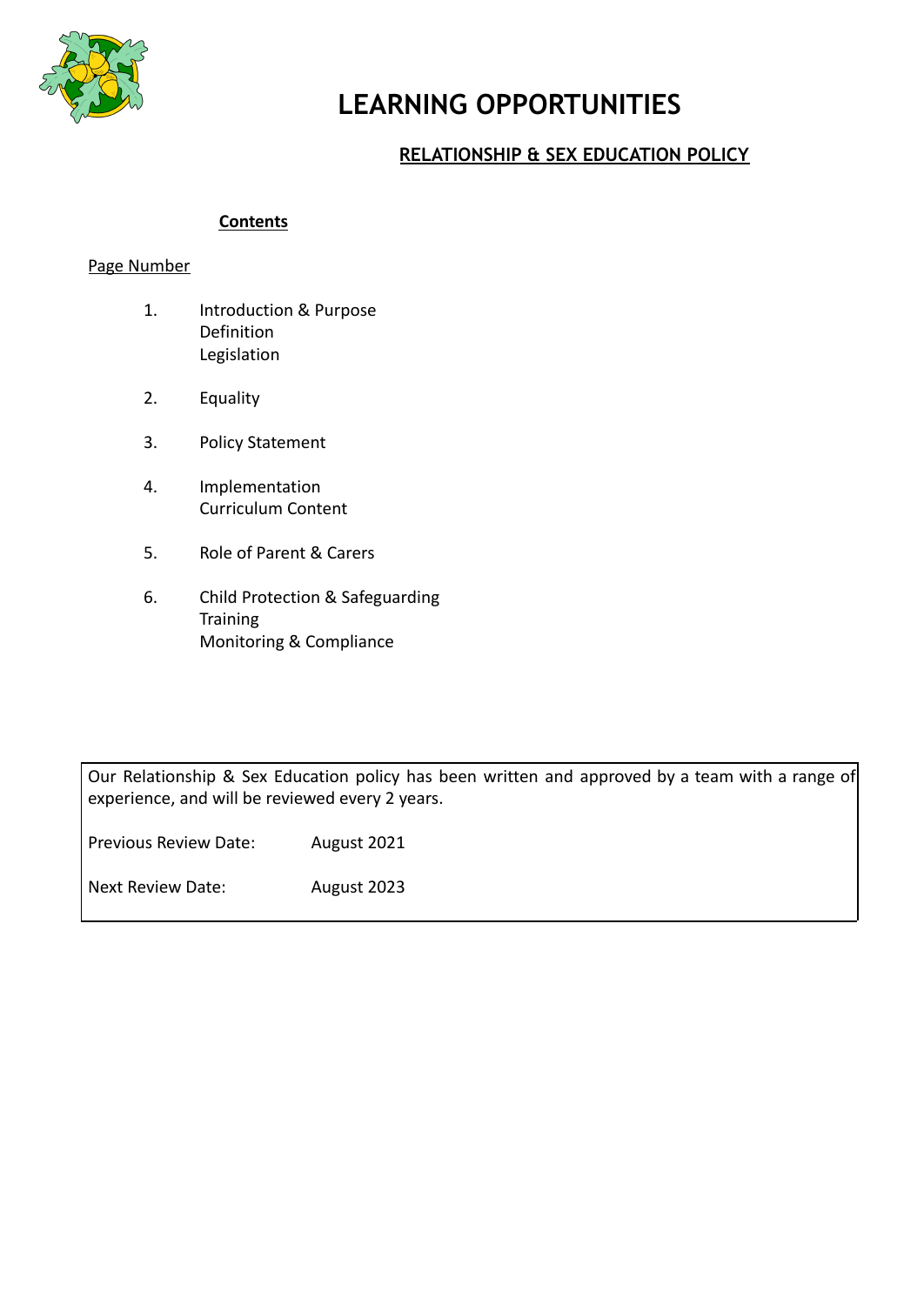## **1 INTRODUCTION & PURPOSE**

Learning Opportunities RSE policy outlines the legal framework around relationships and sex education for secondary school students and explains how the curriculum content will be determined and quality assured.

This policy helps ensure that the whole school community (students, parents/carers, and staff) have a shared understanding of this important area of the curriculum. It is accessible to all stakeholders on the school website or by request.

This is a working document which provides guidance and information on all aspects of RSE and aims to provide a secure framework within which staff can work.

1.1. Relationships and sex education is giving young people the information they need to help them develop healthy, nurturing relationships of all kinds, not just intimate relationships. It should enable them to know what a healthy relationship looks like and what makes a good friend, a good colleague and a successful marriage or other type of committed relationship. It should also cover contraception, developing intimate relationships and resisting pressure to have sex (and not applying pressure). It should teach what is acceptable and unacceptable behaviour in relationships. This will help students understand the positive effects that good relationships have on their mental wellbeing, identify when relationships are not right and understand how such situations can be managed. Health Education is teaching students about physical health and mental wellbeing (and that they are interlinked) to give them the information that they need to make good decisions about their own health and wellbeing. It should enable them to recognise what is normal and what is an issue in themselves and others and, when issues arise, know how to seek support as early as possible from appropriate sources.

1.2. Relationships and sex education (hereafter to include health education) is a key part of helping children and young people to stay safe and be well-prepared for life in modern Britain. This policy outlines the legal framework around relationship education for secondary school students, how the curriculum is planned and quality checked and confirmation that from September 2020 pupils cannot be withdrawn from these lessons by their parents.

# **2 DEFINITION**

2.1 Relationships and Sex education is learning about the emotional, social and physical aspects of growing up, relationships, sex, human sexuality and sexual health. Some aspects are taught in science, and others are taught as part of personal, social, health and economic education (PSHE).

2.2 A comprehensive programme of RSE provides accurate information about the body, reproduction, sex, and sexual health. It also gives students essential skills for building positive, enjoyable, respectful and non-exploitative relationships and staying safe both on and offline.

# **3 LEGISLATION**

3.1. The legal framework and guidance came into effect from September 2019 and is an amendment to the Children and Social Work Act 2017. Section 34 states:

Relationships education to be provided to pupils of compulsory school age receiving primary education at schools in England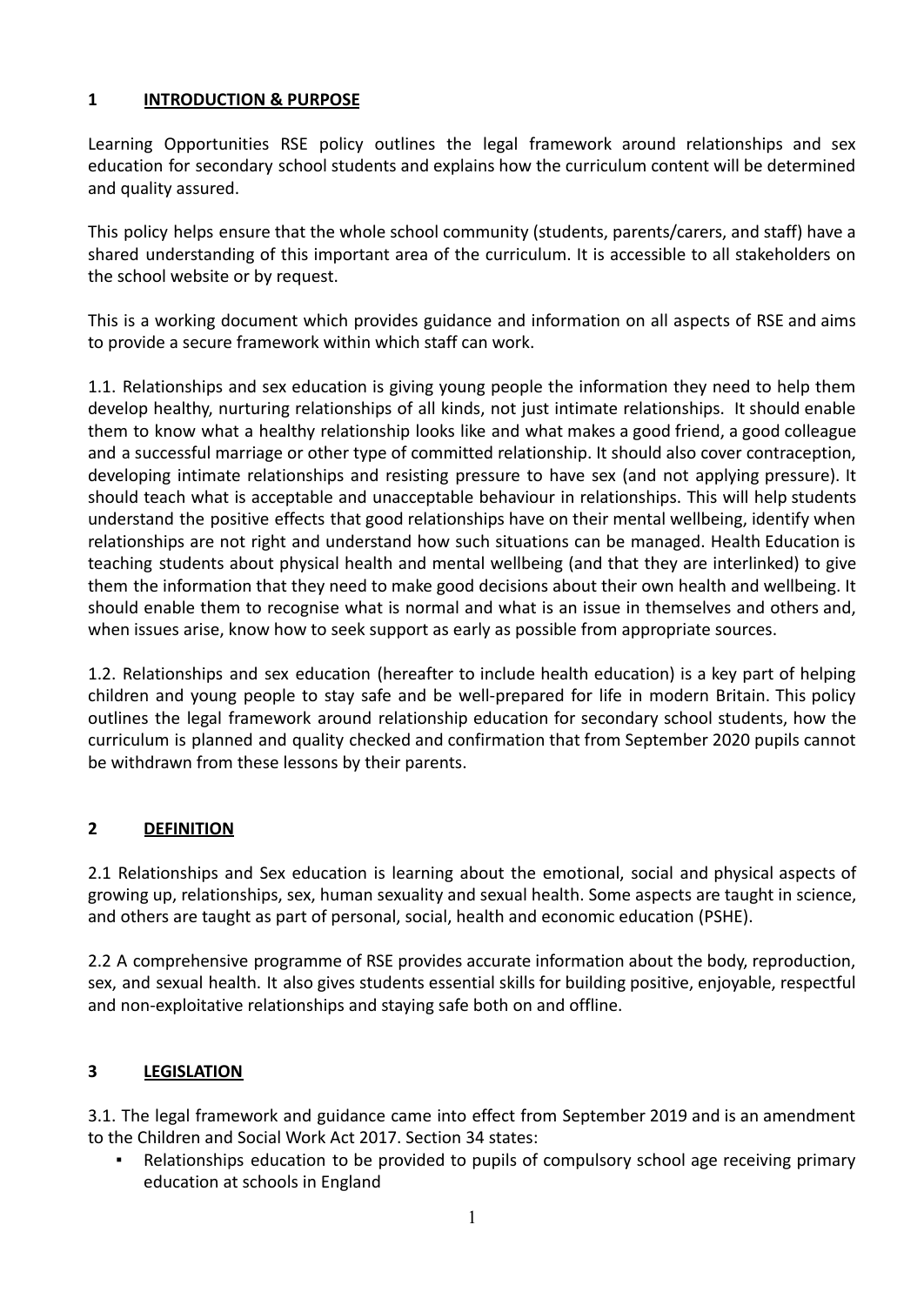▪ Relationships and sex education to be provided (instead of sex education) to pupils receiving secondary education at schools in England.

3.2. The regulations state:

- Schools must make statements of policy in relation to the education to be provided, and to make the statements available to parents or other persons;
- The circumstances in which a student (or a student below a specified age) is to be excused from receiving relationships and sex education or specified elements of that education.

When relationships education or relationships and sex education is given, the pupils learn about:

- Safety in forming and maintaining relationships;
- The characteristics of healthy relationships, and,
- How relationships may affect physical and mental health and well-being.

3.3. The education is appropriate having regard to the age and the religious background of the students.

3.4. Schools must also have regard to the statutory guidance 'Relationships Education, Relationships and Sex Education (RSE) and Health Education (DfE).

- Relationships Education, RSE and Health Education must be accessible for all students. This is particularly important when planning teaching for students with special needs and disabilities. High quality teaching that is differentiated and personalised will be the starting point to ensure accessibility.
- Schools will retain freedom to determine an age-appropriate, developmental curriculum which meets the needs of students.
- Students should be made aware of the relevant legal provisions when relevant topics are being taught. As staff are not qualified to give legal advice, students will be directed to appropriate sources of advice.

## **4 EQUALITY**

4.1 The Equality Act 2010 covers the way the curriculum is delivered. Learning Opportunities ensures that issues are taught in a way that does not subject students to discrimination. Schools have a duty under the Equality Act to ensure that teaching is accessible to all children and young people, including those who are lesbian, gay, bisexual and transgender (LGBT) and any other groups, however they choose to identify. Inclusive RSE will foster good relationships between students, tackle all types of prejudice, including homophobia, and promote understanding and respect. Learning Opportunities considers the needs of different groups within the school, such as boys and girls, varying home backgrounds, sexuality, SEND, LAC, Faith, ethnicity and culture. The programme is differentiated at point of delivery by trained staff, so that it is appropriate to students' age, ability, gender and maturity.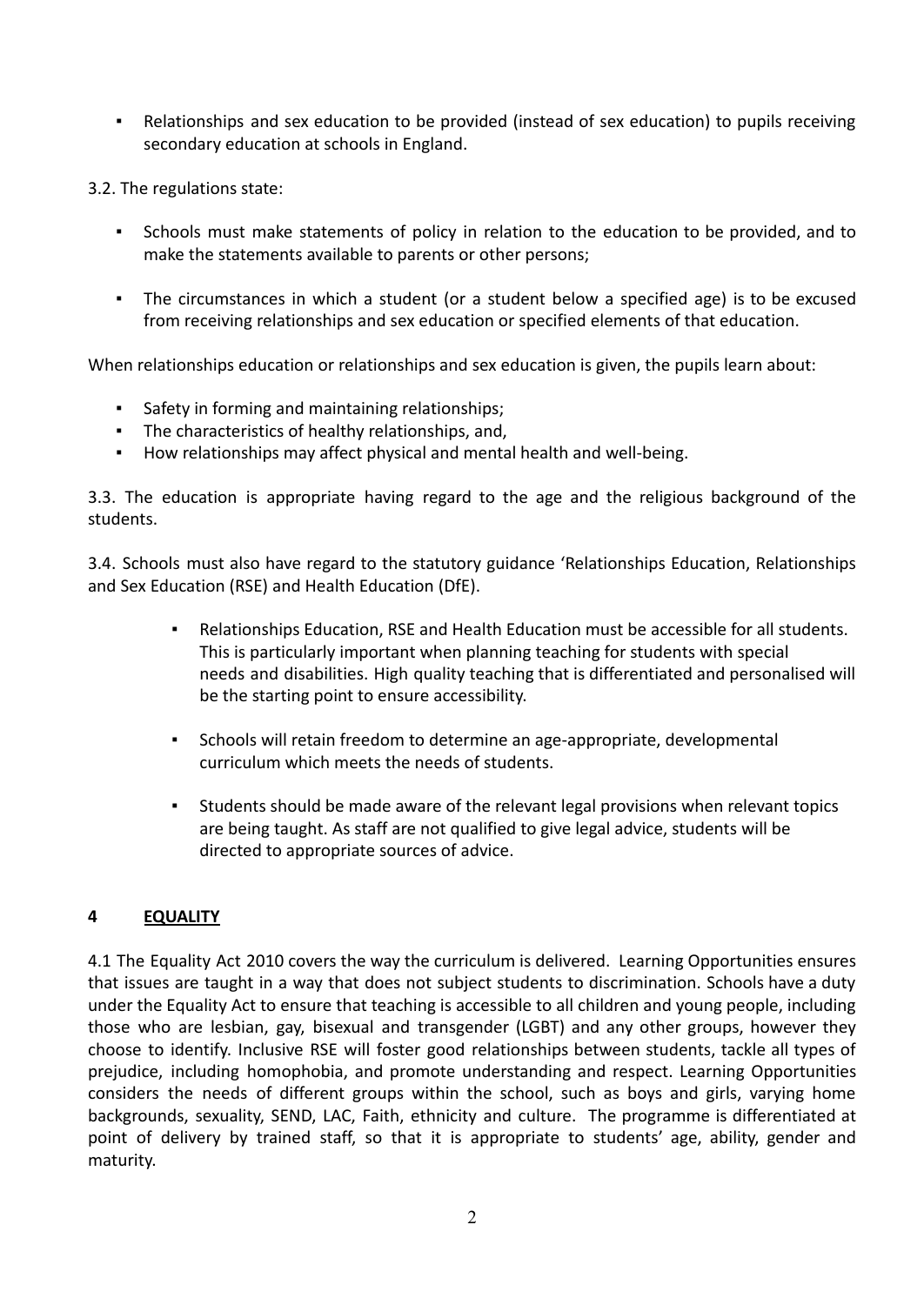4.2 We aim to ensure all students are treated fairly, with no discrimination or bullying on grounds of gender, race, religion, colour, language, culture, social circumstances, appearance, sexuality, ability or disability.

## **5 POLICY STATEMENT**

5.1 Our aim is to present a caring and developmental RSE programme which helps and supports students through their physical, emotional and moral development. We believe that a successful programme will help students to learn to respect themselves and others and move with confidence through adolescence into adulthood.

5.2 We recognise that some of our students will grow into adulthood but remain dependent on others, needing support to enjoy interaction and make their needs known. With appropriate experiences and skilled teaching, we believe that we can reduce the risks of exploitation and improve all our students' chances of establishing positive relationships now and later in their adult lives.

5.3 Learning Opportunities aims to help students understand:

- Characteristics of a healthy family (commitment, stability, care, security etc) and how to recognise/respond if a family relationship is making them feel unhappy/unsafe
- Respecting differences in others' families;
- That marriage (civil or religious) is a formal/legal commitment intended for life;
- The importance of friendships and its characteristics (caring, respect, trust, loyalty, kindness etc); and how to recognise/respond if a friendship is making them feel unhappy/unsafe
- Respect and respecting difference (including self-respect, bullying, cyberbullying, stereotyping, permission-seeking/giving);
- Online risks (people, relationships, data) and how to stay safe online/report concerns;
- Being safe through boundaries, privacy, a person's body belonging to them, responding appropriately to adults, how to recognise/report feeling unsafe and abuse;
- The importance of their physical, emotional and moral development;
- How to develop skills to enable them to make healthy responsible choices about their health and wellbeing (including mental health);
- How to move more confidently and responsibly into adolescence and adulthood;
- Basic first aid;
- The facts/risks with smoking, alcohol and drugs;
- Different types of committed relationships and why marriage must be freely entered into;
- Characteristics of successful parenting;
- How to determine whether sources of information are trustworthy;
- Managing conflict, reconciliation and ending relationships;
- How stereotypes can cause damage (e.g. normalise non-consensual behaviour or encourage prejudice);
- Tolerance of others' beliefs;
- Violent behaviour, coercive control, sexual harassment and why these are always unacceptable;
- Risks with sharing online material, the impact of viewing harmful content, how data is collected/shared/used online;
- The concepts and laws of a range of safeguarding risks (i.e. sexual consent, exploitation, grooming, domestic abuse, honour-based abuse, FGM);
- Intimate and sexual relationships including sexual health and the increased risks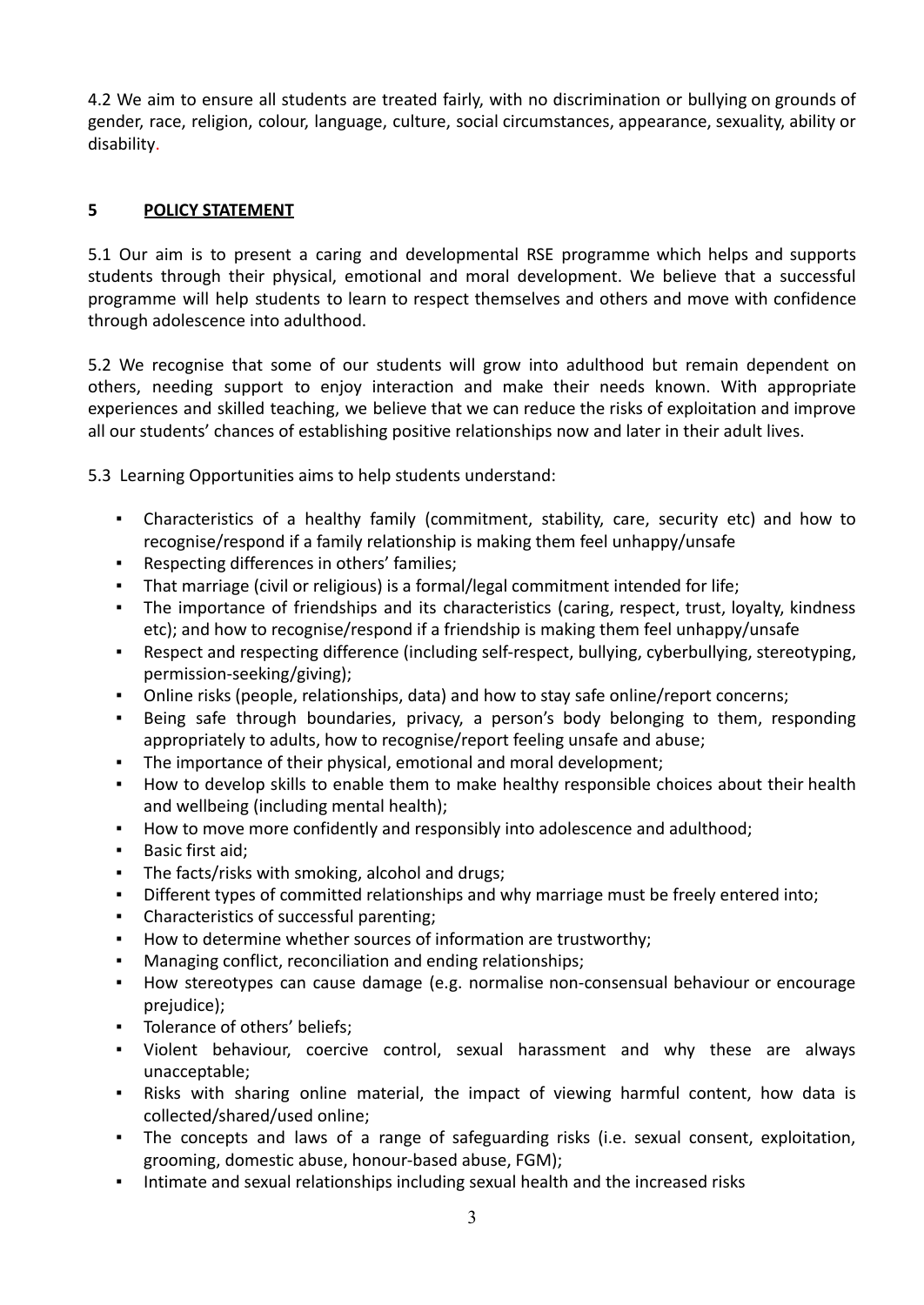▪ with alcohol and drugs.

5.4 This policy is fully considered in conjunction with Keeping in Children Safe in Education (KCSIE) and it is a key aspect of safeguarding through raising students' awareness and providing an open forum to discuss potentially sensitive issues.

# **6 IMPLEMENTATION**

6.1 We recognise that much of the literature published is not easily accessible to students with SEND, therefore we ensure that our teaching and learning resources are all tailored to meet the needs of all of our students. We recognise the importance of providing appropriate vocabulary and language, in addition to knowledge and the skills appropriate to their level of maturity and developmental needs.

6.2 The proposed content of the programme of relationship and sex education from Year 7 to Year 11 will be overseen by the headteacher, who will ensure it is age / needs appropriate, meets all statutory guidance and is taught well.

6.3 Relationships and sex education is coordinated by the SLT / PSHE staff and delivered through:

- Themes and topics within PSHE;
- Spiritual, moral, social and cultural provision;
- Pastoral, tutor time, check-ins and assemblies;
- Use of external agencies/organisations to enhance existing delivery Learning Opportunities will ensure appropriate checks are completed on any visitors to ensure their credentials and delivery of information is in line with the planned programme.

6.4 Staff will ensure clear ground rules are set when teaching sensitive topics. Examples include: safeguarding, confidentiality, respect, listening and non-judgemental.

6.5 We have high expectations of the quality of students' work within relationships education. We will build on the knowledge that students have previously acquired and obtain regular feedback to assess and capture progress.

6.6 As a result of the COVID-19 pandemic, the DfE issued guidance to schools. It states:

'Schools that are not ready to teach the new subjects, or are unable to adequately meet the requirements because of the challenging circumstances, should aim to start preparations to deliver the new curriculum as soon as possible and start teaching the new content by at least the start of the summer term 2021.'

# **7 CURRICULUM CONTENT**

7.1 The content of our curriculum is set out within our medium term planning, and is based on the PSHE Association curriculum guidance. Teachers identify relevant learning objectives and activities for their students, taking account of the students' age, developmental level and level of understanding.

7.2 Teachers ensure that their objectives and resources reflect the range of cultures represented in the school and the range of family units in which students live.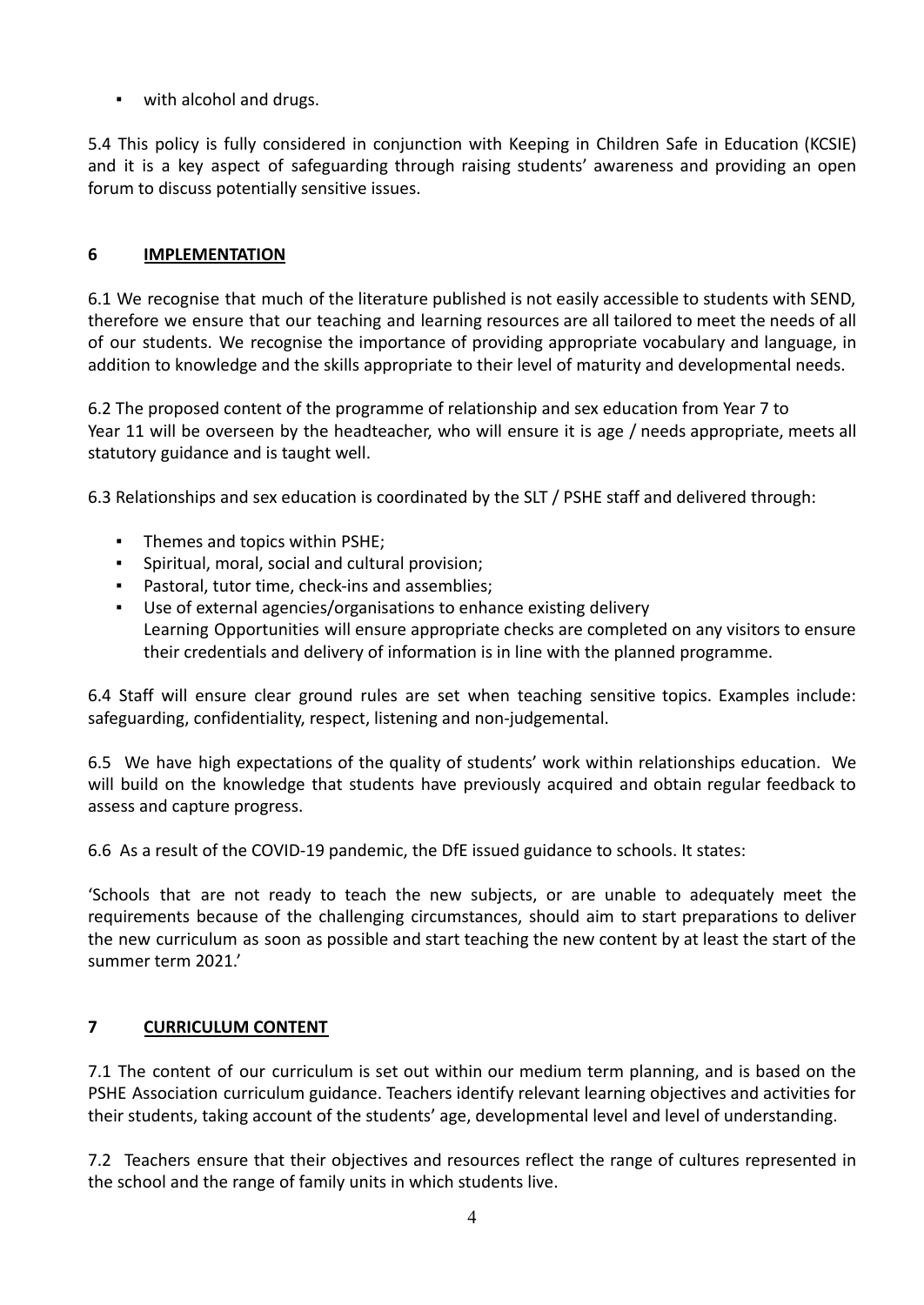# **8 ROLE OF PARENTS / CARERS**

8.1 We recognise that parents / carers are usually the key people in teaching their children about sex and relationships and in supporting PSHE/RSE education. We also recognise that some parents / carers find it difficult to discuss sensitive matters with their children and that these difficulties may be exacerbated where the child has special educational needs. Parents / carers may face particular issues where their children behave inappropriately within the wider community.

8.2 Class teachers are the first point of contact in keeping parents / carers informed of individual programmes and discussing parents' / carers' preferences and concerns.

8.3 Work on topics linked to family life will also recognise that our students come from a variety of backgrounds and reflect family patterns in what is taught and recorded (for example, a display about 'our families' will be inclusive in nature). Staff are respectful of different faiths and cultural perspectives and expect students to show the same respect to one another's views.

8.4 We aim to build a positive and supporting relationship with our parents / carers through mutual understanding, trust and co-operation. In promoting this objective, we:

- Inform parents / carers about the school's RSE policy and practice;
- Answer any questions that parents / carers may have about the RSE of their child;
- Take seriously any issue that parents / carers raise with teachers about this policy or the arrangements for RSE in the school
- Encourage parents / carers to be involved in reviewing the school policy and making modifications to it as necessary;
- Ensure learning is culturally appropriate and inclusive of all students. For example, addressing any particular issues in single sex groups;
- Inform parents / carers about the best practice known with regard to RSE so that the teaching in school supports the key messages that parents and carers give to children at home.

8.5 We believe that, through this mutual exchange of knowledge and information, students will benefit from being given consistent messages about their changing body and their increasing responsibilities.

8.6 Parents / carers should be aware that since September 2020, they no longer have the right to withdraw their child from any part of our relationships education or health education programmes. However, they have the right to request that their child be withdrawn from some or all of sex education delivered as part of statutory relationships and sex education. We will discuss any request with parents/carers (and the child if appropriate) to understand the rationale, provide clarity on the purpose, the benefits of inclusion and the detrimental effects of withdrawal. This will be recorded. Once those discussions have taken place, except in exceptional circumstances, the school will respect the parents' / carers' request to withdraw the child, up to and until three terms before the student turns 16. After that point, if the student wishes to receive sex education rather than be withdrawn, the school will make arrangements to provide sex education during one of those terms.

## **9 CHILD PROTECTION & SAFEGUARDING**

9.1 Central to the RSE programme is the growth of self-esteem and taking responsibility for oneself and one's actions. In teaching about safety and safe touch, we acknowledge that there is inevitably an